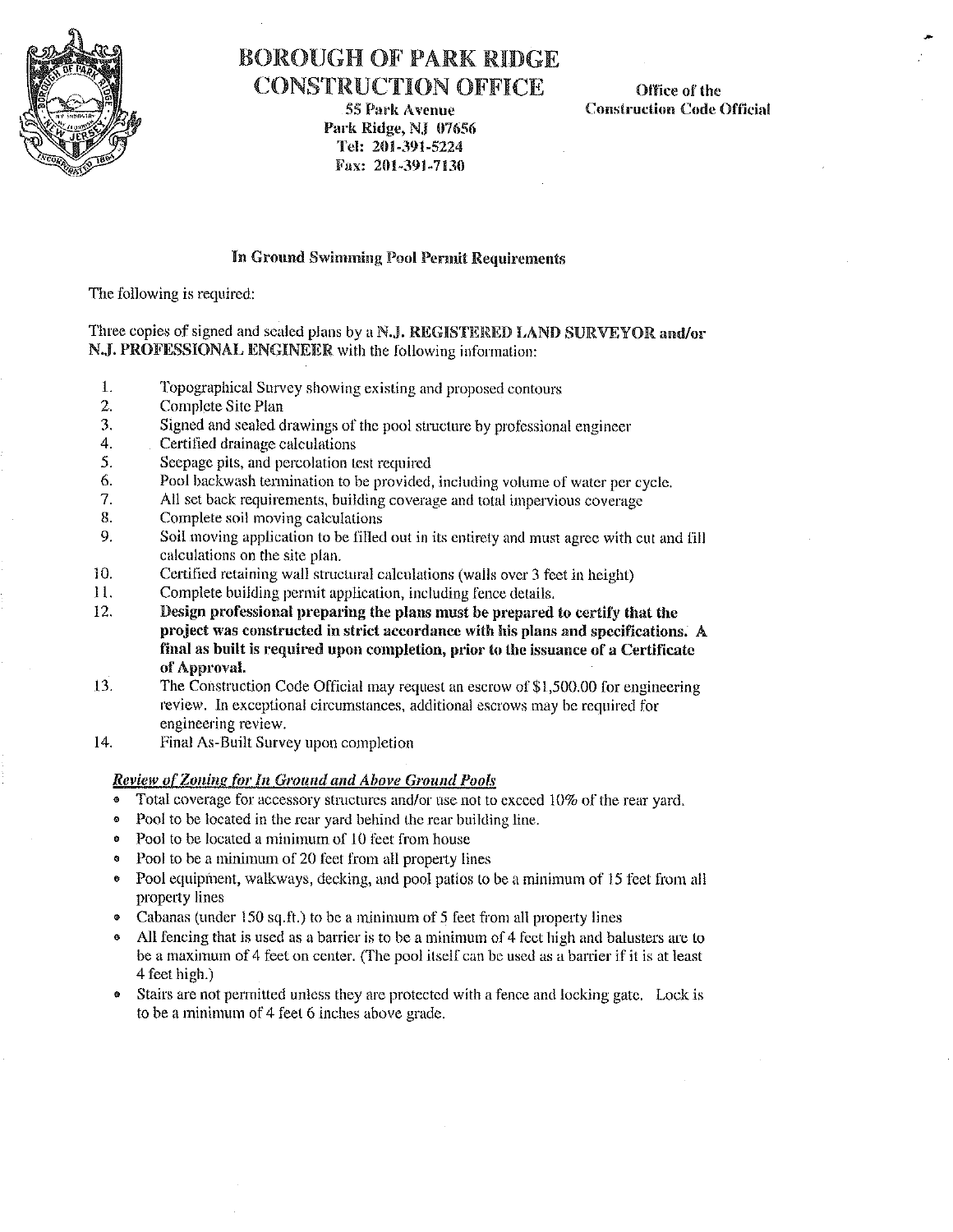# **APPLICATION FOR SOIL MOVING**

 $\ddot{\bullet}$ 

| APPLICANT FILEPHONE FELEPHONE                                                                                                                                                                                                  |  |  |  |  |  |
|--------------------------------------------------------------------------------------------------------------------------------------------------------------------------------------------------------------------------------|--|--|--|--|--|
| ADDRESS And the contract of the contract of the contract of the contract of the contract of the contract of the contract of the contract of the contract of the contract of the contract of the contract of the contract of th |  |  |  |  |  |
| OWNER TELEPHONE TELEPHONE                                                                                                                                                                                                      |  |  |  |  |  |
| SITE ADDRESS                                                                                                                                                                                                                   |  |  |  |  |  |
|                                                                                                                                                                                                                                |  |  |  |  |  |
| DESCRIPTION / PURPOSE OF WORK                                                                                                                                                                                                  |  |  |  |  |  |
|                                                                                                                                                                                                                                |  |  |  |  |  |
| ROADS TO BE USED TO AND FROM THE SITE                                                                                                                                                                                          |  |  |  |  |  |
|                                                                                                                                                                                                                                |  |  |  |  |  |
| <b>SOIL MOVING CALCULATIONS: PLEASE COMPLETE ALL</b>                                                                                                                                                                           |  |  |  |  |  |
| <b>TOTAL CUT</b>                                                                                                                                                                                                               |  |  |  |  |  |
| TOTAL FILL<br><b>TOTAL IMPORT</b>                                                                                                                                                                                              |  |  |  |  |  |
| <b>TOTAL EXPORT</b>                                                                                                                                                                                                            |  |  |  |  |  |
| <b>GRAND TOTAL EXCAVATION</b>                                                                                                                                                                                                  |  |  |  |  |  |
|                                                                                                                                                                                                                                |  |  |  |  |  |
| KIND AND QUALITY OF SOIL TO BE IMPORTED/EXPORTED                                                                                                                                                                               |  |  |  |  |  |
| KIND AND QUALITY OF SOIL TO BE EXPORTED                                                                                                                                                                                        |  |  |  |  |  |
| STARTING DATE__________________________COMPLETION DATE__________________________                                                                                                                                               |  |  |  |  |  |
| FEE: PER CHAPTER 84-8 SOIL MOVING ORDINACE                                                                                                                                                                                     |  |  |  |  |  |
| TOTAL QUANTITY MOVED CUBIC YARDS $\overline{X}$ \$.25= $\overline{Y}$                                                                                                                                                          |  |  |  |  |  |
| MINIMUM FEE: * \$75 APPLICATION FEE: RESIDENTIAL \$100 COMMERCIAL \$200                                                                                                                                                        |  |  |  |  |  |
|                                                                                                                                                                                                                                |  |  |  |  |  |
|                                                                                                                                                                                                                                |  |  |  |  |  |
| <b>DATE</b><br><b>APPLICANTS SIGNATURE</b>                                                                                                                                                                                     |  |  |  |  |  |
|                                                                                                                                                                                                                                |  |  |  |  |  |
| BOROUGH ENGINEER (IF NEEDED)<br><b>DATE</b>                                                                                                                                                                                    |  |  |  |  |  |
| CONSTRUCTION OFFICIAL<br><b>DATE</b>                                                                                                                                                                                           |  |  |  |  |  |

 $\sim$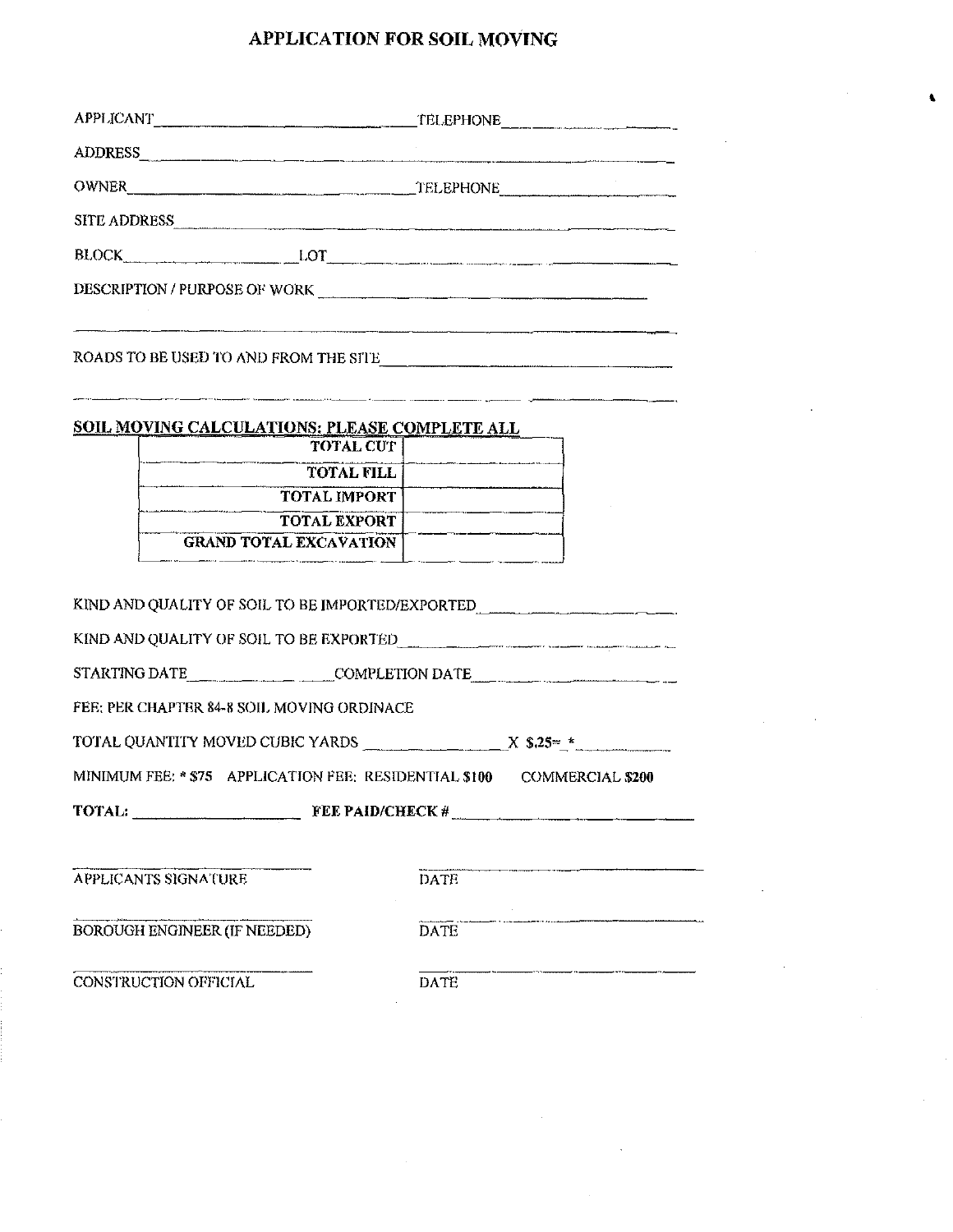|                                                                                                                                                                                                                                | PARK RIDGE ZONING POOL APPLICATION |  |                            |  |
|--------------------------------------------------------------------------------------------------------------------------------------------------------------------------------------------------------------------------------|------------------------------------|--|----------------------------|--|
| Worksite Address: North Marian Communication of the Marian Communication of the Marian Communication of the Marian Communication of the Marian Communication of the Marian Communication of the Marian Communication of the Ma |                                    |  | Block. Lot: District Zone: |  |
| Contractor Name: the contractor of the contractor of the contractor of the contractor of the contractor of the contractor of the contractor of the contractor of the contractor of the contractor of the contractor of the con | Contractor Phone #:                |  |                            |  |
|                                                                                                                                                                                                                                | Contractor E-Mail:                 |  |                            |  |
|                                                                                                                                                                                                                                |                                    |  |                            |  |
| Homeowner Address: the contract of the contract of the contract of the contract of the contract of the contract of the contract of the contract of the contract of the contract of the contract of the contract of the contrac | Homeowner E-Mail:                  |  |                            |  |
| Applicant's Signature                                                                                                                                                                                                          | Date                               |  |                            |  |

#### **POOL ZONING CRITERIA**

| <b>ITEM</b>                | <b>REOUIRED</b> | <b>EXISTING</b> | <b>PROPOSED</b> | <b>VARIANCE</b> | <b>CODE SECTION</b> |
|----------------------------|-----------------|-----------------|-----------------|-----------------|---------------------|
| <b>SWIMMING POOLS</b>      | 20 FT.          |                 |                 |                 | $101-21D(1)$        |
| Above Ground<br>Inground   | <b>SETBACK</b>  |                 |                 |                 |                     |
| POOL PATIO                 | 15 FT.          |                 |                 |                 | $101-21D(3)$        |
|                            | <b>SETBACK</b>  |                 |                 |                 |                     |
| POOL EQUIPTMENT            | 15 FT.          |                 |                 |                 | $101 - 21A(8)(b)$   |
|                            | <b>SETBACK</b>  |                 |                 |                 |                     |
| <b>HOT TUBS</b>            | 20 FT.          |                 |                 |                 | $101-21A(1)(a)$     |
|                            | <b>SETBACK</b>  |                 |                 |                 |                     |
| <b>DECKS</b>               | 20 FT.          |                 |                 |                 | $101-21A(1)(a)$     |
|                            | <b>SETBACK</b>  |                 |                 |                 |                     |
| <b>PATIOS</b>              | $10 FT$ .       |                 |                 |                 | $101-21A(1)(a)$     |
|                            | <b>SETBACK</b>  |                 |                 |                 |                     |
| SHED (150 SQ. FT. MAXIMUM) | 5 FT.           |                 |                 |                 | $101-21A(1)(a)$     |
|                            | <b>SETBACK</b>  |                 |                 |                 |                     |
| <b>MAXIMUM IMPERVIOUS</b>  |                 |                 |                 |                 | 101-SCH IV-2        |
| COVERAGE R-10              | 40%             |                 |                 |                 |                     |
| <b>MAXIMUM IMPERVIOUS</b>  |                 |                 |                 |                 | 101-SCH IV-2        |
| <b>COVERAGE R-15</b>       | 35%             |                 |                 |                 |                     |
| <b>MAXIMUM IMPERVIOUS</b>  |                 |                 |                 |                 | 101-SCH IV-2        |
| <b>COVERAGE R-20</b>       | 40%             |                 |                 |                 |                     |
| <b>MAXIMUM IMPERVIOUS</b>  |                 |                 |                 |                 | 101-SCH IV-2        |
| <b>COVERAGE R-40</b>       | 25%             |                 |                 |                 |                     |

• Total coverage for accessory structures not to exceed 10% of the rear yard.

- Pool to be located in the rear yard behind the rear building line.
- Pool to be located a minimum of 10 feet from the house.
- In-ground pools require signed, sealed drawings by a licensed professional.
- A survey is required showing any/all structures (house, garage, shed, deck, fence, etc.). Draw the location of the proposed pool, fence, patio and equipment to scale on the survey showing distances from all property lines and structures.

|                                                         | <b>A 6 5 6 6 6 6 6</b><br>---------<br>. | ----                                                                                     |
|---------------------------------------------------------|------------------------------------------|------------------------------------------------------------------------------------------|
| ADDIOVE <sup>.</sup><br>. .<br>-------------<br>------- | Jenied<br>----------<br>-----<br>.       | required:<br>. approval<br>Board<br>$\angle$ oning<br>-----------------<br>------------- |

Denied under code sections: \_\_\_\_\_\_\_\_\_\_\_\_\_\_\_\_\_\_\_\_\_\_\_\_\_\_\_\_\_\_\_\_\_ \_

If your application is denied, reason for denial is above. You may, as per N.J.S.A. 40:55D, seek a variance to the code and appeal this decision by making application to the Zoning Board of Adjustment.

**Zoning Official, \_\_\_\_\_\_\_\_\_\_\_\_\_\_\_\_\_\_\_\_\_\_ ~Date \_\_\_\_\_\_ \_** 

\$150 Zoning Permit - Inground Ground Pools \$50 Zoning Permit - Above Ground Pools